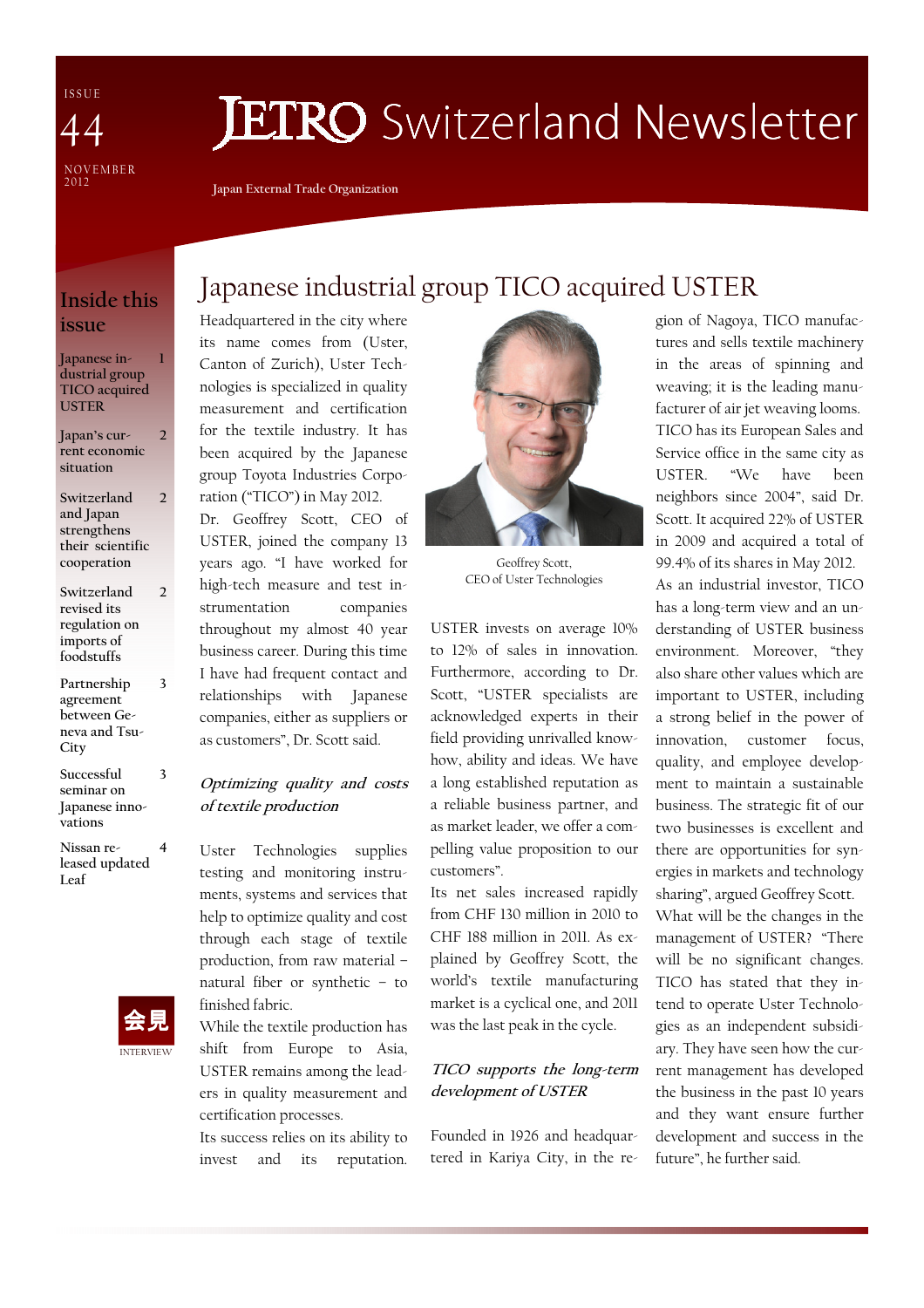### Japan's current economic situation

The Japanese economy has been weakening due to the slowdown of its exports, whereas the domestic economic situation is slightly improving.

Japan's GDP shrank 0.9% during the July-September period compared to the previous quarter (see graph).

This evolution results mainly from the decline of its exports. They were down 6.5% in October 2012 over the year. Exports to Asia declined 4.9% (-11.6% for China, -3.2% for South Korea); exports to Western Europe fell 23.5% (-46.2% for Switzerland). However, exports to North America rose 3.4%.

The domestic demand remains strong. The average of consumption expenditures per household was ¥299,821 in September, up 0.3% in nominal terms and up 0.6% in real terms from the previous year. Furthermore, the unemployment rate was 4.2% in September, down 0.7% from the previous year. 63.1% of University students who will graduate in March 2013 have already found a job on October 1, showing an increase by 3.2% from the previous year.



## Switzerland and Japan strengthens their scientific cooperation

**POLICY** 政策

Switzerland and Japan signed in 2007 an agreement on cooperation in science and technology. The joint committee, which gathered in November 2012 in Tokyo, underlined the successful cooperation during the period 2008-2012 and decided to further strengthen the cooperation. As a result of this collaboration, Japan is now the main Asian partner of Switzerland for academic researchers.

Switzerland invested about CHF 2.3 million to sponsor 15 research projects.

Moreover, the Japan Science and

Technology (JST) will collaborate with the Federal Institute of Technology of Zurich (ETHZ) in the course of the coming three years. The Swiss National Science Foundation will also enhance its collaboration with the Japan Society for the Promotion of Science.

## Switzerland revised its regulation on imports of foodstuffs

POLICY 政策 Following the accident of Fukushima, the European Commission and Switzerland adopted regulations on import of feed and food from Japan. As the European Commission recently revised its regulation (EU regulation No. 996/2012), Switzerland also revised its ordinance on November 20, 2012.

Existing requirements of sampling and analysis before exports for all feed and food originating from Fukushima prefecture are main-

tained.

However, the sampling and analysis of some prefectures (Gunma, Ibaraki, Tochigi, Miyagi, Saitama, Tokyo, Iwate, Chiba and Kanagawa) are now limited to a list of specific products: mushrooms, tea, fishery products, certain edible wild plants, certain vegetables, certain fruits, rice and soybeans.

With regard to other prefectures, physical checks and identity checks, including laboratory analysis on the presence of caesium-134 and caesium- 137, will be reduced to a minimum of 5 % of the consignments (instead of 10%).

In addition to the already exempted alcoholic beverages (sake, whiskey and shochu), certain other alcoholic beverages have been excluded from the scope of the regulation.

See ordinance on the Website of the Federal Office: http://www.admin.ch/ch/d/ sr/8/817.026.2.de.pdf

**SITUATION** 

動向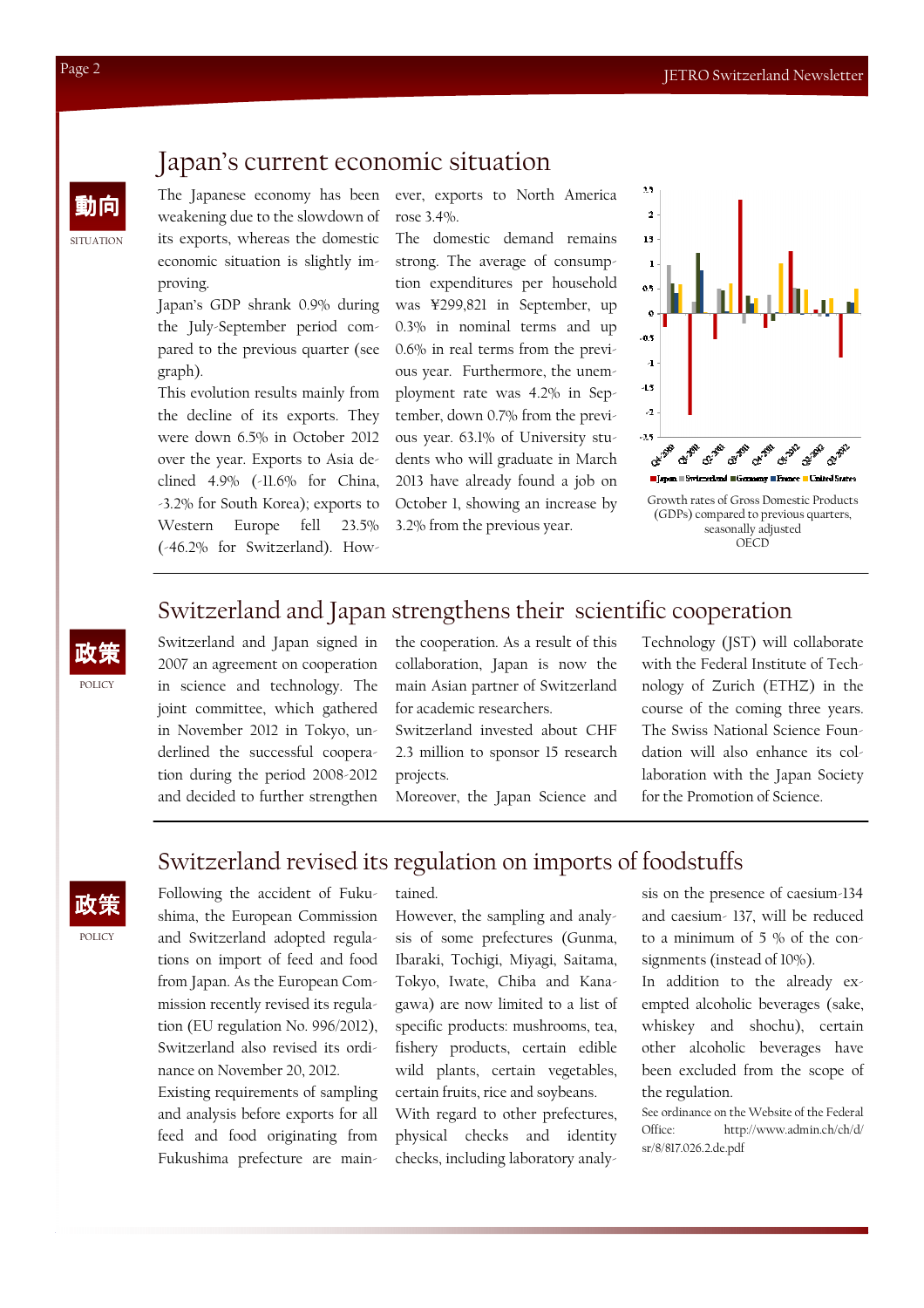## Partnership agreement between Geneva and Tsu-City



A partnership agreement has been signed on November 21, 2012 by the President of Geneva's Canton Government, Pierre-François Unger, and Yasuyuki Maeba, Mayor of Tsu -City (Mie prefecture).

It will enhance the industrial cooperation between the Geneva's Office for the Promotion of Industries and Technologies (OPI) and Tsu-City, especially in the fields of

Pierre-François Unger, President of Geneva's Canton Government and Yasuyuki Maeba, Mayor of Tsu-City

cleantech and mechatronical engineering.

In addition, an agreement has been signed between the Geneva-based SRB Energy and a cluster of five companies from Tsu-City "Cluster Industriel Renaissance 5". Based on this agreement, SRB Energy will put on Japanese market its thermal solar energy. It will export heating devices to remove snow from roofs and air-conditioner systems for clean-rooms.



ACTIVITY

活動

#### Successful seminar on Japanese innovations



About 40 participants attended a seminar on innovation organized by JETRO, in collaboration with the Federal Institute of Technology of Lausanne (EPFL), Vaud's Chamber of Commerce and Industry (CVCI), Economic Development Office of Vaud's Canton, Japan's Consulate in Geneva and Japan Club of Geneva. Entitled "Japanese Corporate R&D Seminar - Japanese Innovation Culture", it took place on November 22, 2012 at EPFL Campus, in Lausanne.

The participants were welcomed by the speeches of Manabu Eto, Director General of JETRO Ge-



40 participants at innovation seminar Robert Fuchs, JTEKT France R&D Centre Networking aperitif

neva, Julien Guex, Deputy Director of the CVCI, and H.E. Takashi Okada, Ambassador, Japanese Consulate in Geneva.

Jean-Frédéric Berthoud, Director of the Economic Development Office of Vaud's Canton, introduced the economic mission of Canton of Vaud in Japan, which took place from September 10 to 14. He also thanked JETRO for its help to identify local companies and consultants, and the Swiss business hub of OSEC in Tokyo.

Some representatives of Japanese firms outlined their R&D strategies. Shinji Okuda, Sunstar SA,



mentioned the recent developments of the firm: the innovative Pedelec i-Bike S03+ and the health vegetable beverage "kenko-Dojo". Kohtaro Isooh, Sumitomo Chemical Europe, outlined the challenges in the field of chemicals. Robert Fuchs, JTEKT France R&D Centre, pointed out the developments related to steering, bearing, driveline and machine tool technologies.

In addition, another workshop was organized by the EPFL in the morning of November 22, to introduce to Japanese firms the activities of EPFL professors.

Issue 44 Page 3